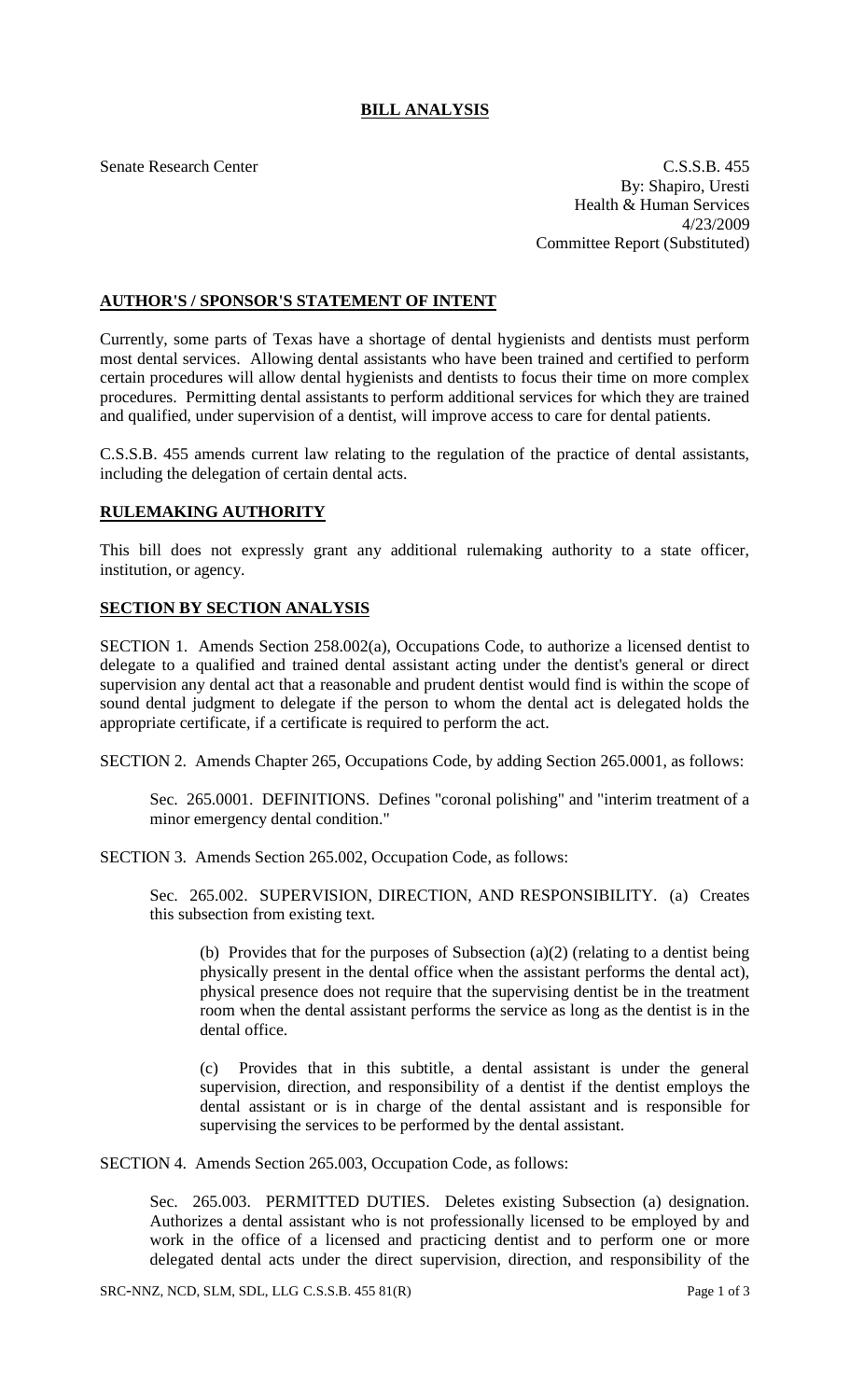dentist, including the application of a pit and fissure sealant; coronal polishing, if the dental assistant hold a certificate under Section 265.006; and application of fluoride; or the general supervision, direction, and responsibility of the dentist, limited to the making of dental x-rays in compliance with Section 265.005 (X-Ray Certificate) and the provision of interim treatment of a minor emergency dental condition to an existing patient of the treating dentist, if the treating dentist delegates the procedure orally or in writing before the dental assistant performs the procedure. Deletes existing Subsection (b) relating to certain conditions that must be met before a dental assistant is authorized to apply a pit and fissure sealant.

SECTION 5. Amends Section 265.004(b), Occupations Code, to require an applicant, to qualify for a certificate, to have at least two years experience as a dental assistant and to have successfully completed a minimum of eight, rather than 16, hours of clinical and didactic education in pit and fissure sealants taken through an accredited dental hygiene program or a dental assisting program accredited by the Commission on Dental Accreditation of the American Dental Association (commission) and approved by the Texas State Board of Dental Examiners (TSBDE).

SECTION 6. Amends Chapter 265, Occupations Code, by adding Section 265.006, as follows:

Sec. 265.006. CORONAL POLISHING CERTIFICATE. (a) Requires TSBDE to issue a coronal polishing certificate to a dental assistant who qualifies under this section.

(b) Requires an applicant, to qualify for a coronal polishing certificate, to have at least two years experience as a dental assistant and:

(1) have successfully completed at least eight hours of clinical and didactic education in coronal polishing taken through a dental assisting program accredited by the commission and approved by TSBDE that includes certain courses; or

(2) present proof to TSBDE that the assistant has graduated from a dental assisting program accredited by the commission and approved by TSBDE that includes specific didactic course work and clinical training, or received certification of completion of the requirements specified by the Dental Assisting National Board and approved by TSBDE.

SECTION 7. Amends Chapter 265, Occupations Code, by adding Section 265.007, as follows:

Sec. 265.007. CONTINUING EDUCATION FOR CERTIFICATE HOLDERS. (a) Requires a dental assistant, to renew a certificate issued under this chapter, to complete six hours of continuing education each year in areas covering dental assistant duties.

(b) Provides that a dental assistant holding two or more certificates authorized by this chapter is required to complete 12 hours of continuing education each year to renew all of the certificates held by the assistant.

(c) Authorizes a dental assistant to fulfill continuing education requirements through TSBDE-approved self-study, interactive computer courses, or lecture courses.

SECTION 8. Repealer: Section 258.002(b) (relating to authorizing a licensed dentist to delegate the application of a pit and fissure sealant to a dental assistant), Occupations Code.

Repealer: Section 265.004(d) (relating to a completion of six hours of continuing education), Occupations Code.

Repealer: Section 265.005(j) (relating to mandatory continuing education program for certificate holders), Occupations Code.

Repealer: Section 265.005(k) (relating to renewal of a certificate), Occupations Code.